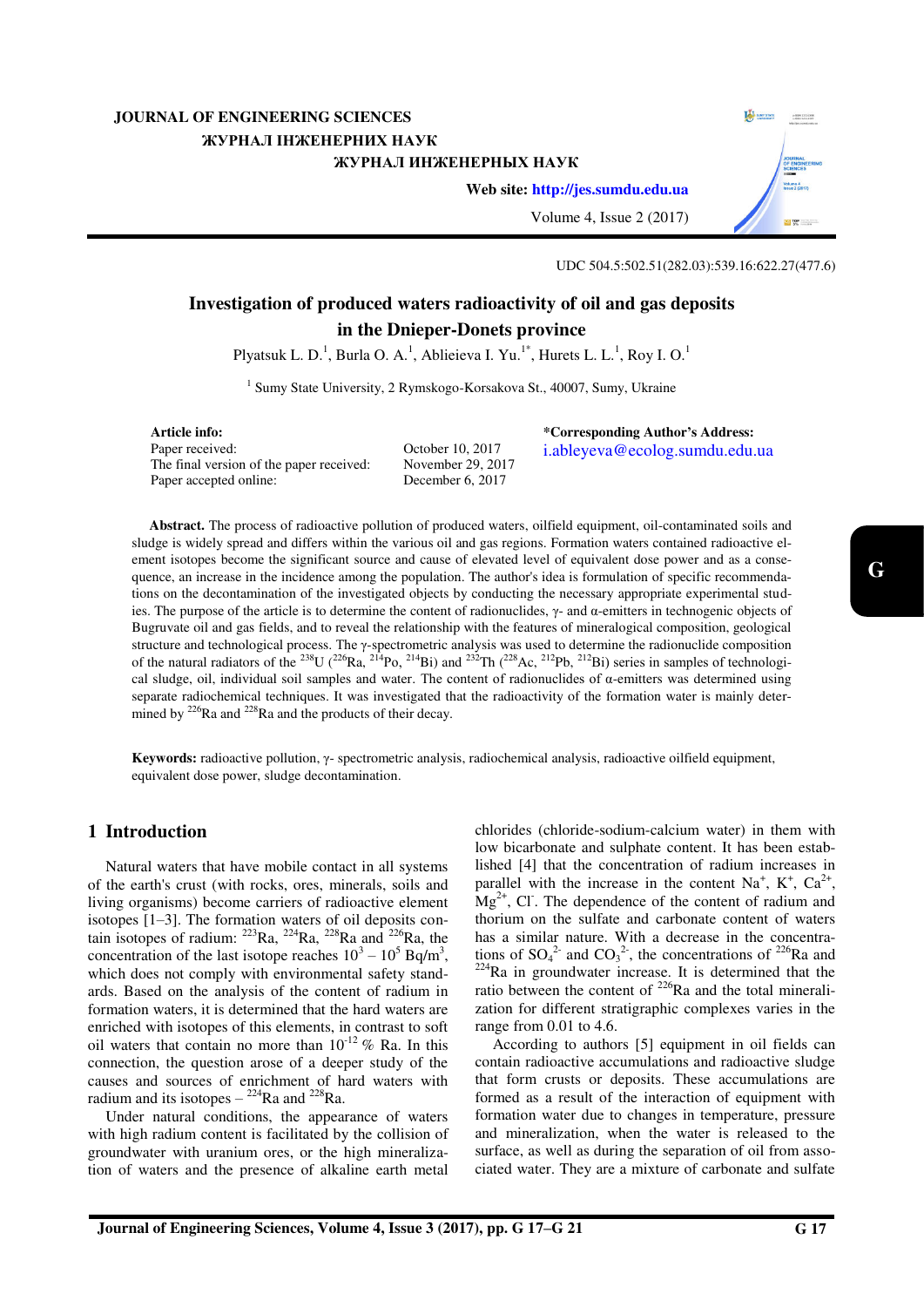minerals, among which barite is found, which easily includes radium into its structure.

Studies of the radioactivity of oilfield equipment and contaminated soils in oil fields [6–8] show that the radium waters of oil and gas bearing provinces contain from  $1 \cdot 10^{-9}$  to  $1.2 \cdot 10^{-8}$  g/l of radium. Such water, after separating the condensate and methanol, is pumped into the aquifer at a depth of about 3000 m. Fallout with specific activity from 1 to 100 kBq/kg (50–5000 μR/year) is collected and transported to a storage warehouse for slurries, where they are stored in containers.

Pump-compressor pipes (PCP) raised from the depths of 2–4 km have an activity of 100 to 6000  $\mu$ R/h, owing to which they can be attributed to radioactive waste in accordance with modern classification [9]. Apart from the additional costs of cutting and transporting pipes, complex environmental problems arise dealing with the releasing of natural radionuclides into the region environment. At the same time, in terms of its mineralogical composition, radioactive deposits of pipes are rather heterogeneous, depending on the depth of extraction and deposits. Some of the lightly soiled pipes can be deactivated by simple methods and used in the local economy or as scrap metal.

The safety of maintenance personnel and the protection of the environment from the uncontrolled spread of radionuclides are the main factors during decontamination. Therefore, decontamination can be carried out using methods that combine a high degree of mechanization of all technological operations, remote control of processes and reliable localization of radionuclides to a limited extent [10, 11].

Different methods of decontaminating equipment and structures using various means, technical devices and special substances are used depending on the characteristics that occur during removing radioactive substances. In connection with this, it is necessary to conduct a study of the radioactive characteristics of formation waters as the main source of contamination of equipment, pipes, and environmental objects.

Thus, the aim of this paper is to determine the content of radionuclides, γ- and α-emitters in technogenic objects of Bugruvate oil and gas fields, and to reveal the relationship with the features of mineralogical composition, geological structure and technological process.

# **2 Methods**

### **2.1 Materials**

The measurements of the exposure dose rate and radon concentration in the air at the sites of the Kachanovka pumping station of oil, the Bugruvate deposit, at the temporary radioactive waste storage site were performed during field work. Sampling of technological media and objects was carried out simultaneously with the measurements. Also, the territory of Bugruvate village was tracked, which is located in the zone of influence of the Bugruvate deposit, sampling of natural objects was done.

To assess the radioactive effect on personnel, the content of radionuclides in the formation water, oil, various sediments and silt taken from the process equipment (pipelines, tanks, settling tanks) was measured. Pollution of the environment was assessed by the content of radionuclides in surface and groundwater, and soil [12]. Samples were taken at different sections of the technological process for the analysis: mineral deposits from the inner surface of the tank (1b), mineral deposits from the inner surface of the separation vessel outlet (2b), bitumen deposits of PCP (3b), mineral-bitumen deposits from the other outlet of the separation tank (4b), salt deposits from the external surface of pumping equipment (5b), mineral deposits from the inner surface of the pipe (6b), degassed water-oil mixture (1n), technological sludge from the bottom of the broken sand trap (1m), sludge from the bottom of the operating sand trap (2m) (see table 1).

Table 1 – Basic physical characteristics of samples

| Sample<br>number | Physical properties of sediments                                                                                                                                   |  |  |  |  |  |
|------------------|--------------------------------------------------------------------------------------------------------------------------------------------------------------------|--|--|--|--|--|
| 1b               | Deposits of tuberous lamellar dark brown in<br>colour 2–3 mm thick. The colour of the<br>broken plates is black. Rough, easily<br>crushed into powder in a mortar. |  |  |  |  |  |
| 2 <sub>b</sub>   | Plate grey in colour, very dense, brittle,<br>easily crushed into powder.                                                                                          |  |  |  |  |  |
| 3 <sub>b</sub>   | Fatty paste-like mass of black colour with<br>the smell of oil.                                                                                                    |  |  |  |  |  |
| 4b               | Mineral-bituminous crustaceans are dark<br>brown in colour. Mechanically brittle, easily<br>kneaded. Strongly smeared.                                             |  |  |  |  |  |
| 5b               | Crystals of salt.                                                                                                                                                  |  |  |  |  |  |
| 6b               | For all characteristics there corresponds a<br>sample 2b.                                                                                                          |  |  |  |  |  |
| 1n               | Viscous black liquid.                                                                                                                                              |  |  |  |  |  |
| 1 <sub>m</sub>   | Suspension of oil and mineral sludge of<br>black colour.                                                                                                           |  |  |  |  |  |
| 2m               | Suspension of oil and mineral sludge of<br>black colour.                                                                                                           |  |  |  |  |  |

For laboratory measurement, 4 soil samples were taken: 1s–4s. Samples of soil were selected on virgin lands. Depth of selection was 5–6 cm. In appearance, the soil can be attributed to chernozem.

Samples of formation water were collected at the following points in the process:

- ─ an oil trap near the village of Kachanivka (sample 1f);
- ─ input collector Bugruvate sewage pumping station (SPS) (sample 2f);
- ─ outlet collector Bugruvate SPS (sample 3f).

Immediately after the selection, the water samples were clear and no turbidity was observed. After three days in the water samples, a small amount of precipitate of iron hydroxide precipitated, which was filtered out on a paper filter "blue tape". A few days later a similar precipitate again occurred in the samples, which is due to oxidation of bivalent iron to trivalent iron.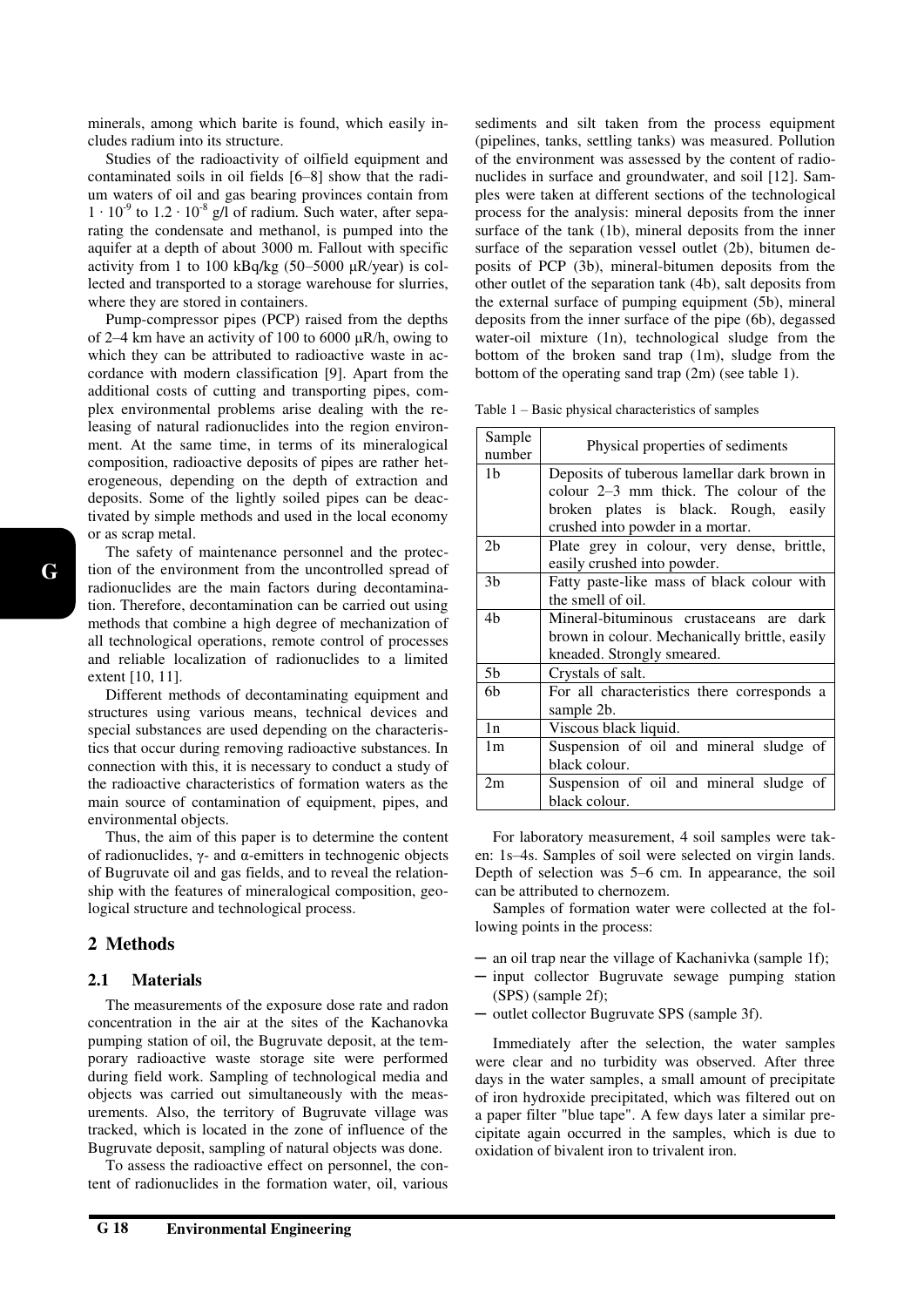In this paper, the specific radioactivity of water in the river Khukhra and in some sources of drinking water – wells were measured. Because of the low content of radionuclides, their determination in these waters was carried out by radiochemical methods after preliminary concentration by evaporation.

# **2.2 γ- spectrometric analysis**

A γ-spectrometric unit EVT consisting of a DGDK-100V-3 semiconductor detector, a single-board spectrum analyzer No. 21 and a SELERON 1,2 computer was used for measurements. The relative error in the measurement was not more than 20 %. Exposure time was determined by the radioactivity of the samples  $-3600$  s. The measurements were carried out in the standard Dent geometry [13].

The aim of the  $\gamma$ -spectrometric analysis is to determine the radionuclide composition of the natural radiators of the <sup>238</sup>U (<sup>226</sup>Ra, <sup>214</sup>Po, <sup>214</sup>Bi) and <sup>232</sup>Th (<sup>228</sup>Ac, <sup>212</sup>Pb,  $^{212}$ Bi) series in samples of technological sludge, oil, individual soil samples and water.

To determine the radionuclides  $^{224}Ra$ ,  $^{226}Ra$  and  $^{222}Rn$ , a QUANTULUS liquid scintillation spectrometer was used [14].

### **2.3 Radiochemical analysis**

The content of radionuclides of α-emitters was determined using separate radiochemical techniques [15]. Preliminary preparation of sediment, silt and soil samples before radiochemical analysis consisted of the following:

- 1. Taking samples weighing 1–2 g.
- 2. Calcination of samples at 500 ° C for 3 hours.
- 3. Decomposition of samples in mineral acids.

The sample 2b was very poorly soluble in such acids as hydrochloric, sulphuric, nitric and hydrofluoric. More complete dissolution was observed after fusion of the sample with potassium hydroxide, but a small residue after dissolving the alloy in hydrochloric acid and evaporation in soda remained. The sample contained little iron. Its chemical composition was mainly determined by sulphates and silicates of alkaline earth metals.

Samples 1b, 3b, and 4b were mostly completely dissolved in the 6M solution of hydrochloric acid, but with sediment in solutions of samples 3b and 4b, precipitation of silicic acid after cooling was observed. The basis of the chemical composition is represented by various iron oxides.

The principle of radiochemical concentration and uranium extraction is based on its sorption on the Dowex-1 anion in a hydrochloric acid medium, and thorium in a nitrate medium [16]. Samples to measure the activity of uranium and thorium were prepared by an electrochemical method. To determine the chemical composition of uranium, a radioactive label  $^{232}$ U was used. The chemical composition of thorium was estimated from preliminary analyses of identical samples with the introduced reference activity and was equal to 70 %. The  $\alpha$ -activity was measured on an ORTEC  $\alpha$ -spectrometer. The sensitivity of the techniques for these radionuclides is 0.001 Bq per sample.

# **3 Results**

The results of γ-spectrometric analysis of radionuclide activity in the investigated process sediments, sludge and oil are given in Table 2.

Table  $2$  – Results of  $\gamma$ -spectrometric measurements of radionuclide activity in process sediments, sludge and oil

|                | Specific activity of radionuclides, kBq/kg |            |                     |                   |            |                     |  |
|----------------|--------------------------------------------|------------|---------------------|-------------------|------------|---------------------|--|
| Sample         | $^{226}\rm{Ra}$                            | $^{214}Bi$ | $^{214}\mathrm{Po}$ | $^{228}\text{Ac}$ | $^{212}Bi$ | $^{212}\mathrm{Pb}$ |  |
| 1b             | 16.2                                       | 16.2       | 16.2                | 9.83              | 16.9       | 1.73                |  |
| 2 <sub>b</sub> | 1270                                       | 1270       | 1270                | 3.95              | 1350       | 1.85                |  |
| 3 <sub>b</sub> | 0.85                                       | 0.85       | 0.85                | 0.38              | 0.85       | 0.5                 |  |
| 4b             | 47.5                                       | 47.5       | 0.87                | 4.93              | 50.2       |                     |  |
| 5b             | 0.105                                      | 0.106      | 47.5                | 0.108             | 0.102      | 0.07                |  |
| 6b             |                                            |            | 0.107               |                   |            |                     |  |
| 1n             | 0.012                                      |            |                     | 0.003             | 0.012      |                     |  |
| 1 <sub>m</sub> | 3.87                                       | 3.8        | 3.8                 | 1.547             | 3.88       | 1.07                |  |
| 2m             | 0.36                                       | 0.36       | 0.373               | 0.175             | 0.34       | 0.113               |  |

The results for  $\alpha$ -emitted radionuclides in the investigated sediments and sludge are given in Table 3.

Table  $3$  – Content of  $\alpha$ -emitted radionuclides in sediments and sludge determined by radiochemical methods

| Sample         | Specific activity of radionuclides, Bq/kg |                    |                |             |  |  |  |
|----------------|-------------------------------------------|--------------------|----------------|-------------|--|--|--|
|                | $234$ <sub>II</sub>                       | $238$ <sup>T</sup> | $228$ Th       | $^{232}$ Th |  |  |  |
| 1b             | $3.51 \pm 0.8$                            | $2.85 \pm 1.1$     | $290.1 \pm 18$ | 1.0         |  |  |  |
| 2 <sub>b</sub> | $7.58 \pm 1.1$                            | $2.97 \pm 1.1$     | $643.2\pm 65$  | 51.0        |  |  |  |
| 3 <sub>b</sub> | $0.98 + 0.6$                              | $0.77 + 0.3$       | $364\pm36$     | 1.0         |  |  |  |
| 4 <sub>b</sub> | $2.97 \pm 1.1$                            | $2.50 \pm 1.1$     | $1570 \pm 160$ | 1.0         |  |  |  |
| 1m             | $8.50 \pm 1.2$                            | $8.90 \pm 1.2$     | $63\pm6.5$     | 1.0         |  |  |  |

Determination of activity of radionuclides in soil samples was carried out according to the methods of analysis of deposits in technological processes. Figure 1 shows the results of γ-spectrometric measurements and radiochemical analysis.

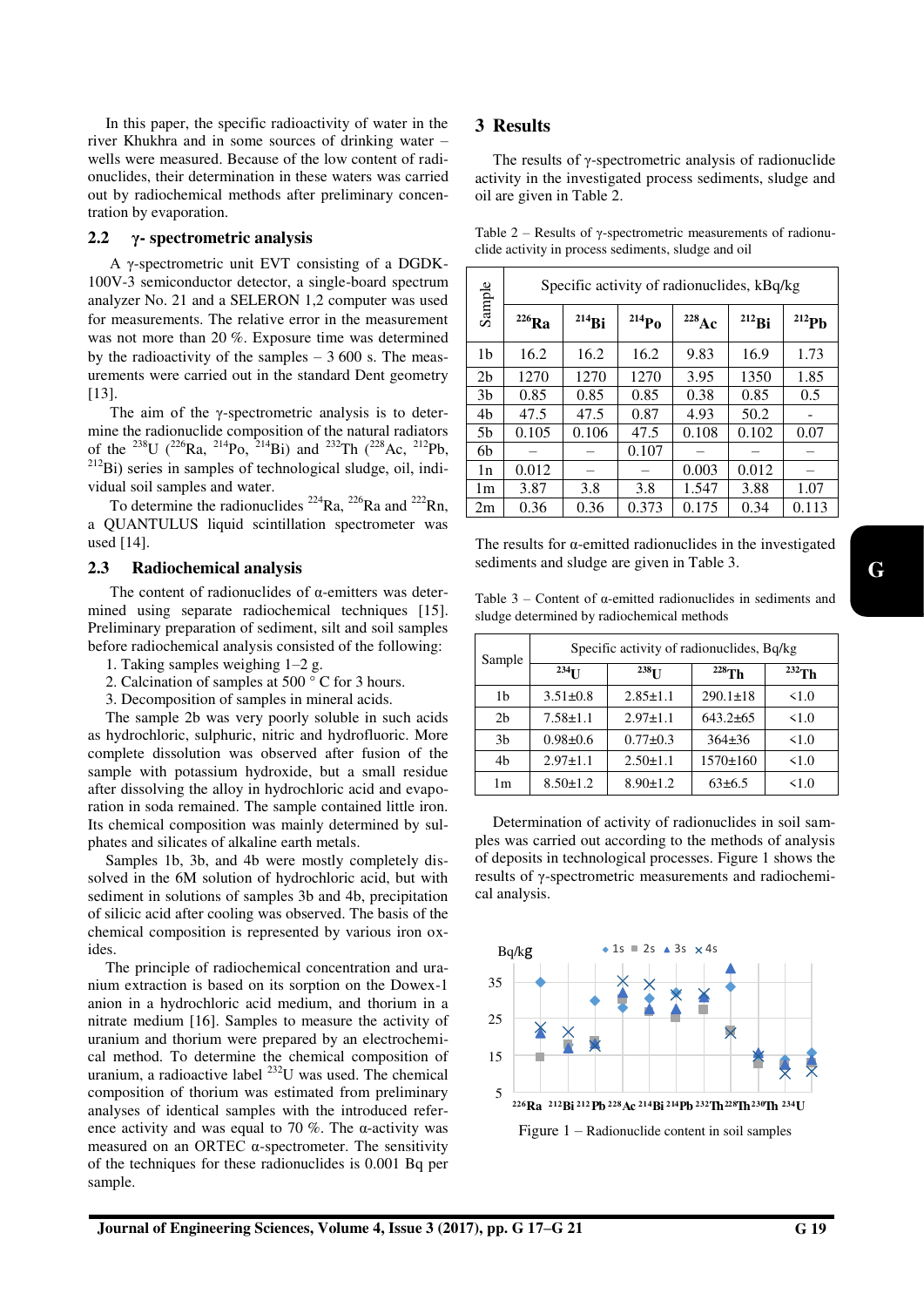The results of analyzes (fig. 1) show that the abnormally high content of any radionuclide caused by technogenic factors is not observed in soil samples. The content of radionuclides in the selected samples of the soil does not differ from the average values characterized for the given area. There is a discrepancy between the  $228$ Th content calculated from γ-spectrometric measurements of <sup>228</sup>Ac and the results of radiochemical analyzes. The results of analyzes of γ-spectrometric measurements are approximately one and a half to two times higher than the results of radiochemical analyzes using α-spectrometric measurements.

Formation water is a highly saline solution that separates from oil after it is lifted to the surface. The salt composition of the reservoir water contains mainly sodium chlorides with a concentration of  $100-160$  g/dm<sup>3</sup>. As a result of the impact on the mineral deposits of the deposit, water leaches not only the elements of minerals (iron, aluminum, manganese, etc.), but radionuclides, including daughter radionuclides of the thorium and uranium series. Further, during the processing of the oilwater mixture, precipitation and concentration of stable elements and radionuclides occur on the process equipment. Thus, the formation water is the main supplier of radioactive elements to the surface; therefore it is necessary to introduce a control over the content of radionuclides in them.

The results of radionuclides content in water are given in Table 4.

|  |  |  |  |  |  | Table 4 – Content of radionuclides in produced waters |  |
|--|--|--|--|--|--|-------------------------------------------------------|--|
|--|--|--|--|--|--|-------------------------------------------------------|--|

| <b>Sample</b>  | Specific activity of radionuclides, Bq/dm <sup>3</sup> |                |                     |                   |  |  |  |
|----------------|--------------------------------------------------------|----------------|---------------------|-------------------|--|--|--|
|                | $224$ Ra                                               | $^{226}Ra$     | $222$ <sub>Rn</sub> | $^{228}$ Ra       |  |  |  |
| 1 <sup>f</sup> | $1.57 \pm 0.31$                                        | $27.4 + 4.8$   | 16.87               | $3.20 \pm 0.47$   |  |  |  |
| 2f             | $3.98 \pm 1.1$                                         | $28.8 + 5.9$   | 19.45               | $5.38 \pm 0.8$    |  |  |  |
| 3f             | $5.51 \pm 1.1$                                         | $39.8 \pm 7.8$ | 19.77               | $5.57 \pm 0.83$   |  |  |  |
|                | $230$ Th                                               | $232$ Th       | 234 <sub>T1</sub>   | 238 <sub>T1</sub> |  |  |  |
| 1f             | $0.058 \pm 0.02$                                       | 50.001         | $0.010\pm0.002$     | $0.007 \pm 0.002$ |  |  |  |
| 2f             | $0.19 \pm 0.02$                                        | 50.001         | $0.013 \pm 0.003$   | $0.006 \pm 0.003$ |  |  |  |
| 3f             | $0.068 \pm 0.02$                                       | $\leq 0.001$   | $0.012 \pm 0.03$    | $0.005 \pm 0.003$ |  |  |  |

From the results of Table 4 it can be seen that the radioactivity of the formation water is mainly determined by  $226$ Ra and  $228$ Ra and the products of their decay. This is due to the high leaching power of alkaline earth elements with non-sulfate chloride brines. Produced water contains a very small amount of maternal radionuclides of thorium and uranium, in particular  $0.005 - 0.007$  Bq/dm<sup>3</sup> of  $^{238}$ U and  $0.01-0.015$  of  $^{234}$ U. From a geological point of view, it can be concluded that the presence of these elements in rocks contained in oil fields has a subordinate nature without the formation of intrinsic minerals in these rocks.

### **4 Discussion**

The waters of the oil and gas bearing region of the Dnieper-Donets province are compositionally classified as chloride-sodium-calcium, which is a prerequisite for an increased level of radioactivity. This is because the high mineralization of water and the content of chlorides of alkaline earth metals in it, on the one hand, reduces the adsorption of radium, and on the other hand it facilitates the processes of cation exchange and, thereby, the increase in the level of leaching of radium from rocks.

A study of the radiation situation within the Dnieper-Donets cavity showed the problem of contamination of industrial equipment with natural radionuclides (NRN) in all oil-producing enterprises: Chernigivnaftogaz, Poltavanaftogaz, Okhtyrkanaftogaz and the territories of oil and gas refineries. Maximum levels of the equivalent dose power (EDP) from industrial equipment up to 60 μSv/h  $(6.0.10<sup>3</sup>$  μR/h) belong to the production of Okhtyrkanaftogaz. The equivalent dose power for the first two enterprises was at the level of 10  $\mu$ Sv/h (1.0⋅10<sup>2</sup>  $\mu$ R/h).

However, from the variety of contaminated equipment, it is possible to single out a part of PCP with high EDP values up to  $6000 \mu R/h$ . The activity of these pipes is associated with the radio-borate, which is part of the complex hydrothermal complex. Lead glance (PbS) and native nickel are laid directly on the metal pipes. At the same time, the mineral mass of galena and nickel is armored by a layer (2–4 mm) of radiobarite. The presented hydrothermal complex of minerals is firmly connected with the metal of pipes and is practically not subject to changes in the investigated complex of chemical and physical influences. Industrial equipment of this group is recommended for disposal taking into account the high radioactivity and chemical stability of mineral neoplasms.

The maximum total activity of  $226$ Ra on the equipment walls does not exceed 100 GBq. The rate of emanation of mineral formations can be taken as 2.3∙10–<sup>6</sup> %/s or 2 300 Bq/s. The maximum content of  $^{226}$ Ra in radioactive sludge is 4 000 Bq/kg. The maximum activity of  $^{226}$ Ra on sites is about  $1.63 \cdot 10^9$  Bq under the condition of one year's accumulation time. The approximate rate of radon emanation from slurries is 8.2⋅10<sup>-6</sup>%/s. The radon exhalation from the desiccation site is 130 Bq/s or 4 GBq/year. The outflow will be formed almost at ground level. The total release of radon as a result of production activities with the site of the Bugruvate deposit will not exceed 730 Bq/s.

Decontamination of slurries aimed at reducing the formation of radioactive sludge in reservoirs of formation water, is recommended to carry out by changing the pH of the produced water. For this,  $1 \cdot 1$  of HCl per  $1 \text{ m}^3$  of produced water is added, which provides a pH value at a level of 2 units. The slurry solution is settled for 1 month. The permissible level of radioactivity of the slurry is 9 kBq/kg, after which the slurry is mixed with finely dispersed sand in a mixer with a proportion of 1:5 and is subsequently used in road construction.